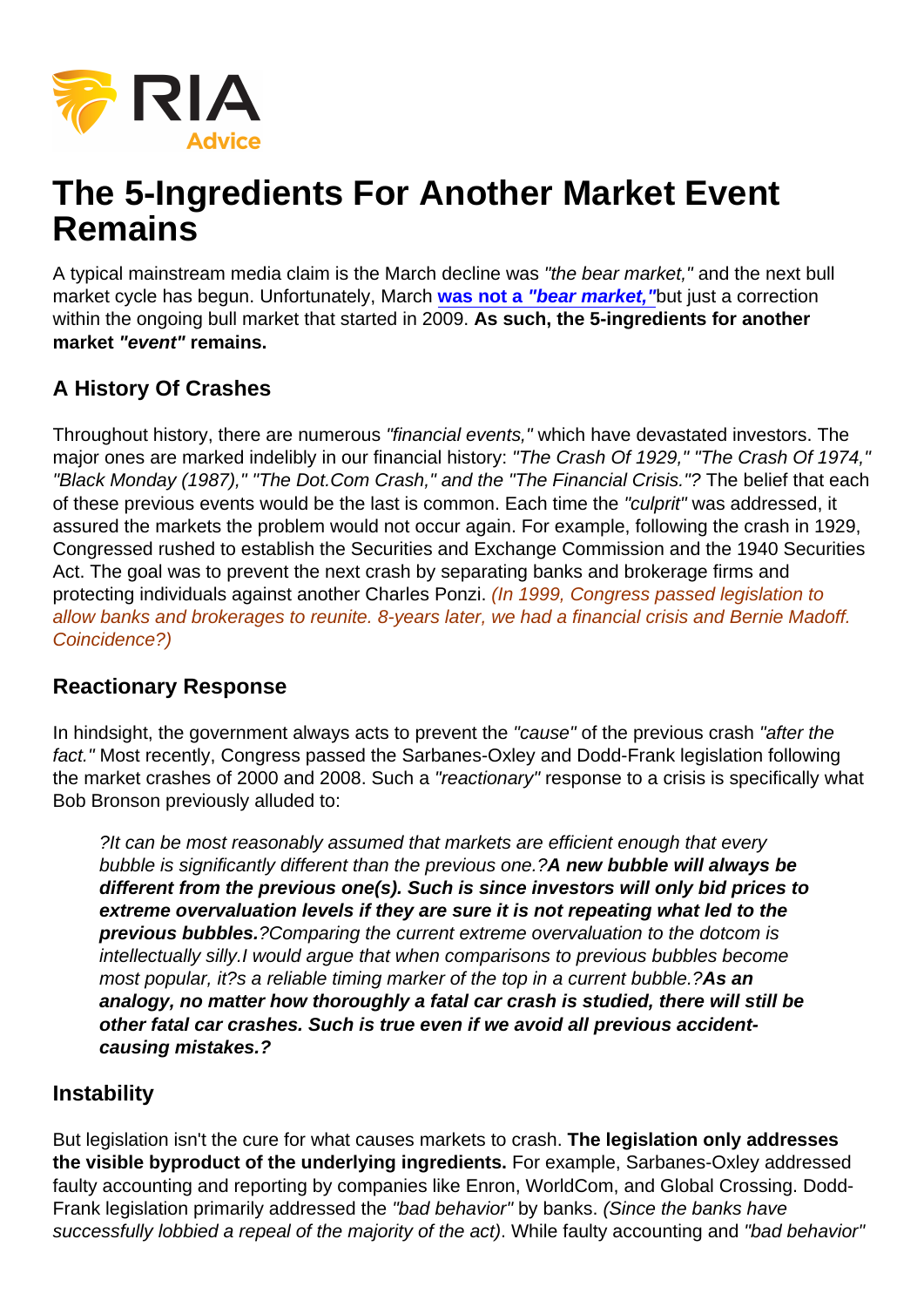certainly contributed to the result, those issues were not the cause of the crash. To quote?John Mauldin on this issue:

"In this simplified setting of the sandpile, the power law also points to something else: the surprising conclusion that even the greatest of events have no special or exceptional causes. ?After all, every avalanche large or small starts out the same way, when a single grain falls and makes the pile just slightly too steep at one point.?What makes one avalanche much larger than another has nothing to do with its original cause, and nothing to do with some special situation in the pile just before it starts.? Rather, it has to do with the perpetually unstable organization of the critical state, which makes it always possible for the next grain to trigger an avalanche of any size."

While the idea is correct, this assumes that at some point, the markets collapse under their weight when something gives.

#### The Ingredients

Think about it this way. If I gave you a bunch of ingredients such as?nitrogen, glycerol, sand, and shell, you would probably stick them in the garbage can and think nothing of it. There are innocuous ingredients and pose little real danger by themselves. However, when they are combined, and a process is applied to bind them, you make dynamite. But even dynamite, while dangerous, does not immediately explode as long as it is stored properly. Only when dynamite comes into contact with the appropriate catalyst does it become a problem.? "Mean reverting events," bear markets, and financial crisis are all the result of a combined set of ingredients to which a catalyst was applied.?Looking back through history, we find similar elements every time.

#### Leverage

There is a consensus that "debt doesn't matter" as long as interest rates remain low. However, it was the ultra-low interest rate policy of the Federal Reserve, which fostered the "vield" chase." The extremely accommodative policies also led to a massive surge in debt since the "financial crisis." ?? Importantly, debt and leverage, by itself is not a danger. Leverage is supportive of higher asset prices as long as rates remain low, and the demand and return on other assets remain high.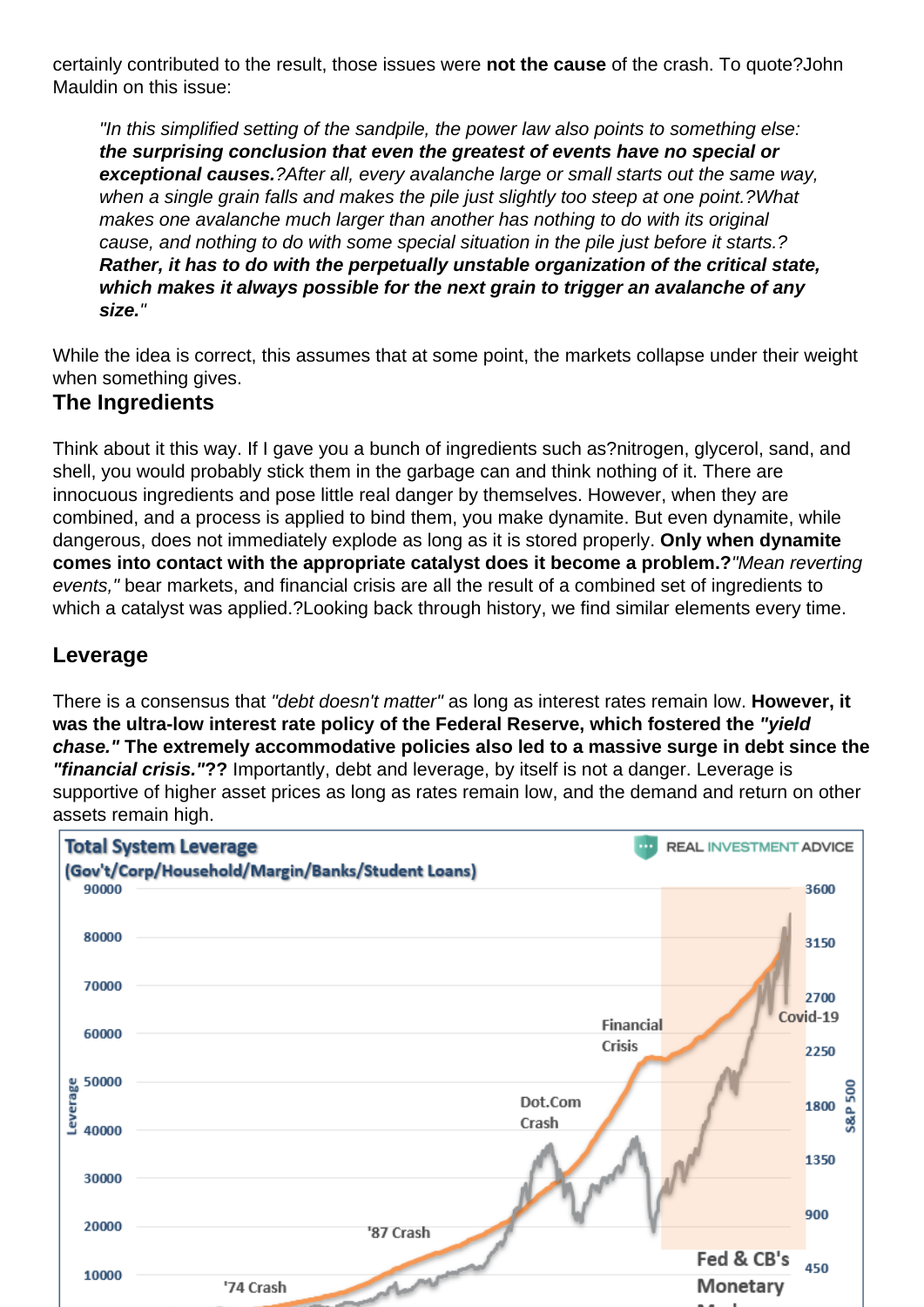## **Valuations**

Likewise, high valuations are also "inert" as long as everything asset prices are rising. Rising valuations are supportive of the "bullish" thesis as higher valuations represent a rising optimism about future growth. In other words, investors are willing to "pay up" today for expected further growth. The chart shows both the peaks and troughs in valuations. Peak optimism about the markets also come with peak valuations and vice versa.

The same applies to the secular cycles of the market. As asset prices rise, there is an eventual decoupling from the underlying value that can be generated by economic growth. Those overvaluations eventually must revert during the second half of the [full-market cycle.](https://realinvestmentadvice.com/technically-speaking-the-4-phases-of-a-full-market-cycle/)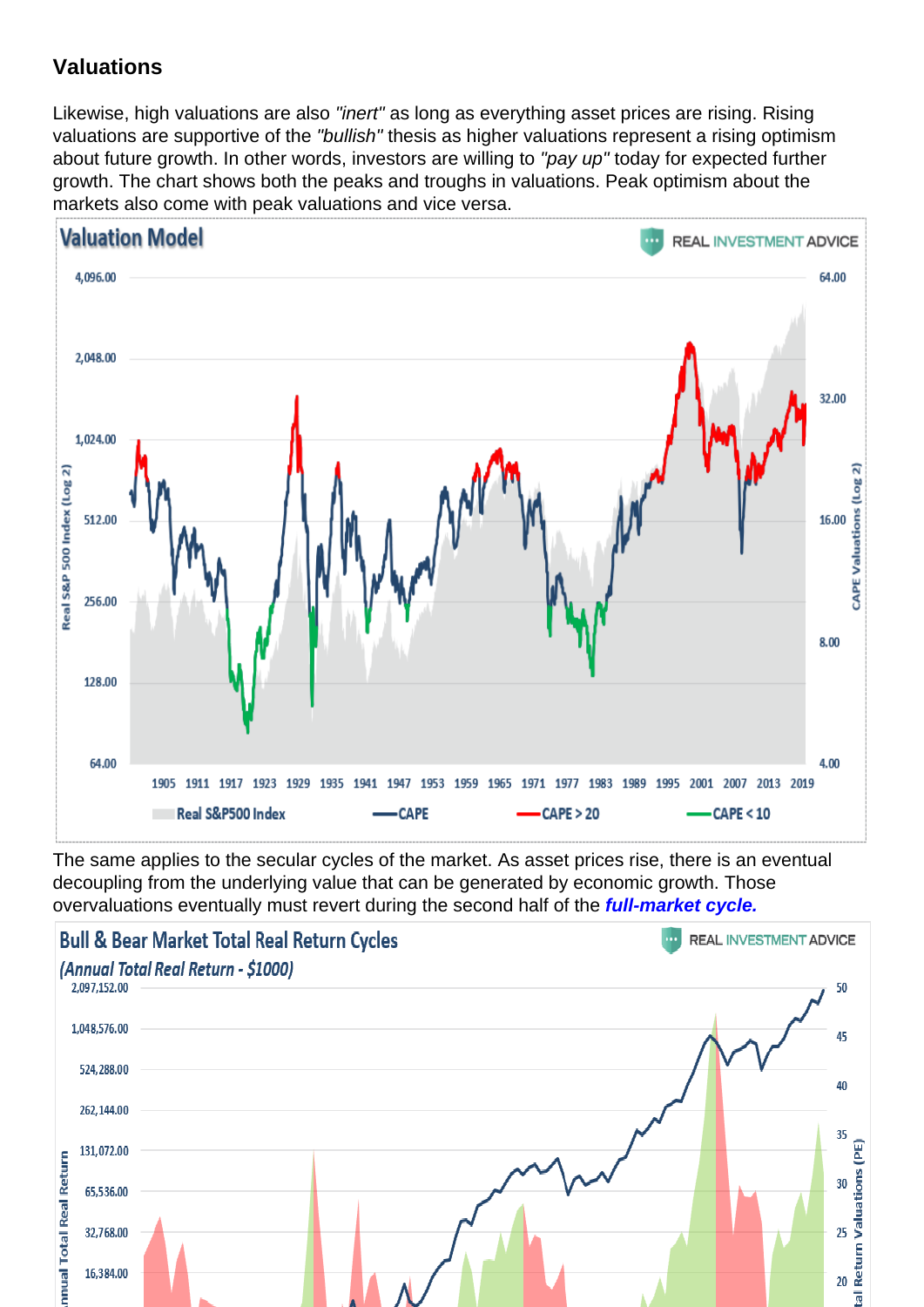While valuations are a horrible "timing indicator" for managing a portfolio in the short-term, valuations are the "great predictor" of future investment returns over the long-term.

## Psychology

One of the critical drivers of the financial markets in the "short-term" is investor psychology. As asset prices rise, investors become increasingly confident and are willing to commit increasing levels of capital to risk assets. The chart below shows the level of assets dedicated to cash, bear market funds, and bull market funds. Currently, the level of "bullish optimism," as represented by investor allocations, is near the highest level on record. Again, as long as nothing adversely changes,?"bullish sentiment begets bullish sentiment,"?which is supportive of higher asset prices.

## **Ownership**

Of course, the critical ingredient is ownership. High valuations, bullish sentiment, and leverage are utterly meaningless if there is no ownership of the underlying equities . The two charts below show both household and corporate levels of equity ownership relative to previous points in history.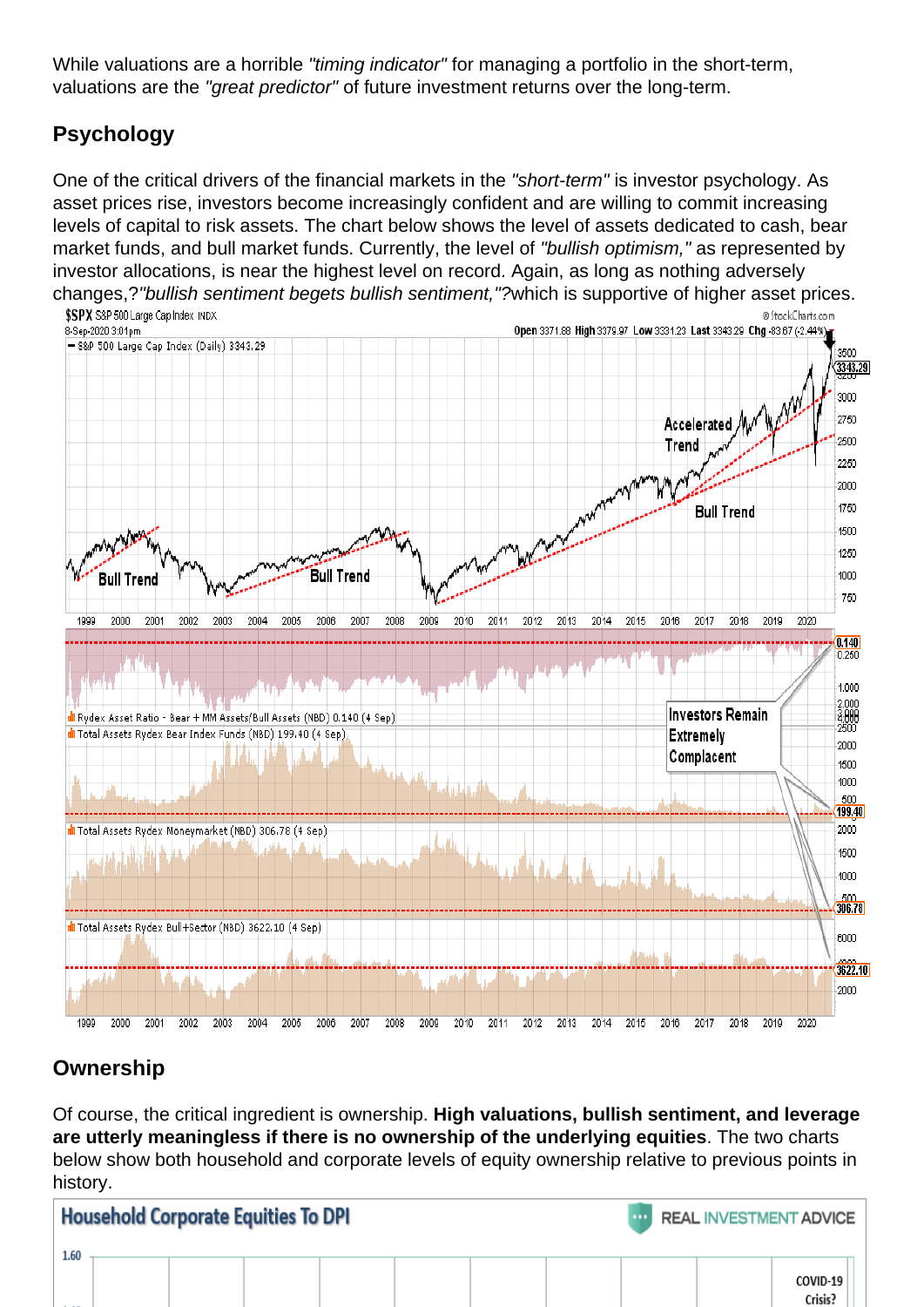Once again, we find rising levels of ownership are a good thing as long as prices are rising. As prices rise, individuals continue to increase ownership in appreciating assets, which, in turn, increases the purchase price of the assets.

#### Momentum

As prices rise, demand for increasing assets also rises, which creates a further demand for a limited supply of assets, increasing the prices of those assets at a faster pace. Growing momentum is supportive of higher asset prices in the short-term as investors get sucked into a "speculative frenzy" phase near market peaks. The chart below shows the real price of the S&P 500 index versus its long-term Bollinger-bands, valuations, relative-strength, and its deviation above the 3 year moving average. The red vertical lines show where the peaks in these measures historically peaked.